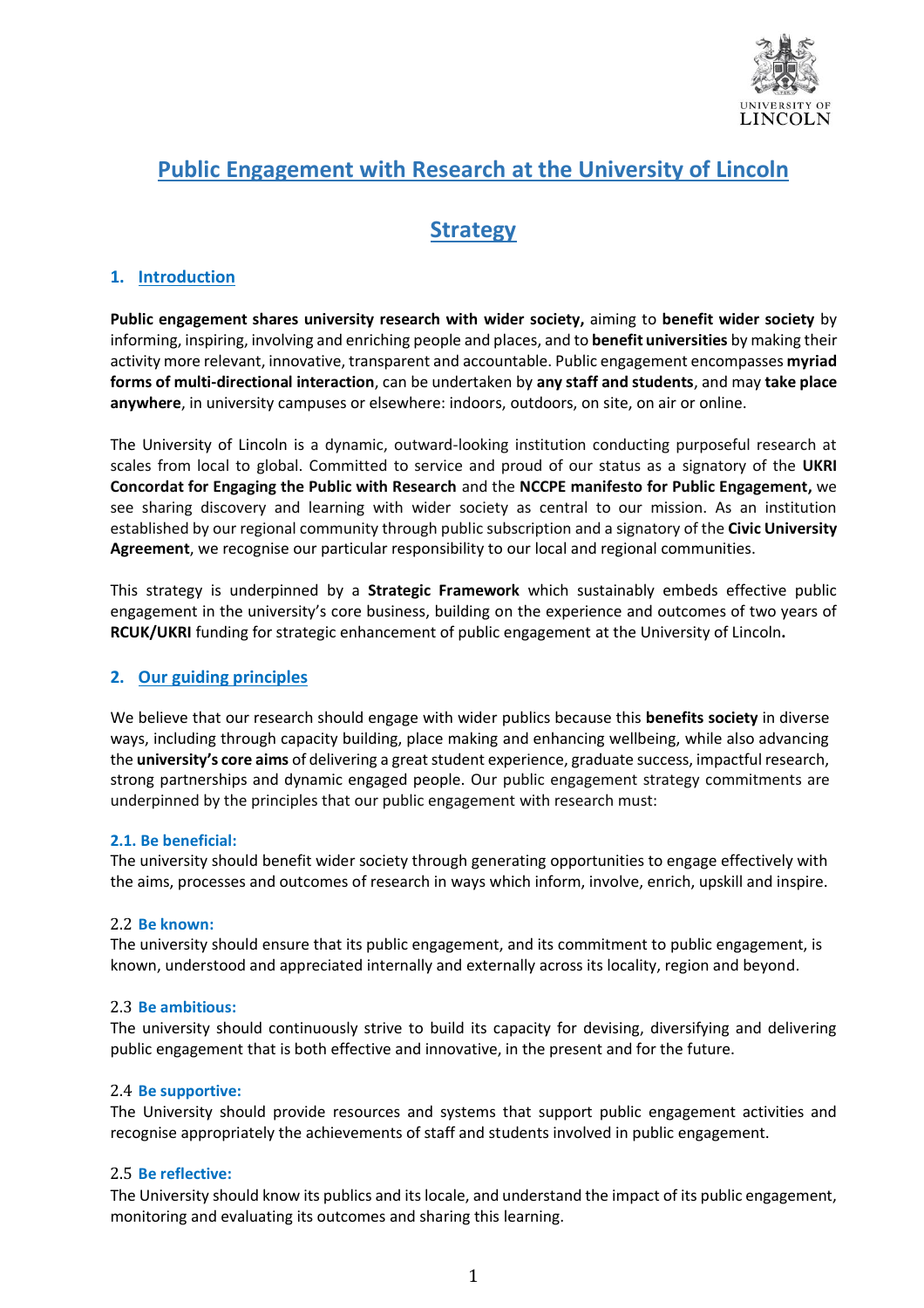

## 3 **Our aims**

Our public engagement aims to benefit wider society, researchers, research and the university.

#### **3.1 To benefit wider society**

We recognise that society benefits in many ways from public engagement with research, and so aim to maximise the range and scope of our engagement and its reach to our civic audiences in our city and region as well as others beyond; supporting communities, education, economic development, culture, heritage, health, wellbeing and citizenship. Beneficiaries will include individuals, communities, community groups, local societies, special interest groups, support groups, charities and other third sector organisations, schools and colleges, businesses, institutions and many more. We aim to engage wider society with our research in ways which:

- 3.1.1 Exchange knowledge sharing knowledge, ideas and understanding of research processes and outcomes; democratising the research experience through co-design, co-production and participation.
- 3.1.2 Enhance well-being offering new life experiences; changing perspectives; influencing behaviour.
- 3.1.3 Build social capital extending networks; creating new networks; heightening appetite for learning.
- 3.1.4 Build personal resilience / social justice boosting self-esteem; extending network; diversifying life experience; widening horizons; achieving personal goals.
- 3.1.5 Build economic capacity / resilience instilling new skills; raising aspirations; boosting confidence; offering volunteering opportunities.
- 3.1.6 Support local place-making increasing availability of informal learning opportunities; diversifying leisure opportunities; changing perceptions of place; building better places.
- 3.1.7 Underpin civil society developing discussion skills; extending debating experience; enabling informed decision-making and democratic participation.

#### **3.2 To benefit researchers (including students as researchers) and research**

We recognise that people within the university who are able to offer and/or benefit from delivering or supporting public engagement with research include staff and students, at all stages of their careers, and in all disciplines, as well as staff providing teaching and professional services, across the university. We aim for our public engagement to benefit research and researchers by:

- 3.2.1 Improving quality and range of research impact, increasing number and quality of REF impact case studies.
- 3.2.2 Increasing public awareness of research processes and outcomes and public support for research activity.
- 3.2.3 Engaging new research partners, including participants and collaborators beyond the university.
- 3.2.4 Diversifying academic perspectives through exploring their work with different audiences, understanding its impact, understanding their audiences.
- 3.2.5 Developing transferable skills in researchers such as communication, project management, partnerships.
- 3.2.6 Building self-esteem as researchers' work is more widely recognised and appreciated.
- 3.2.7 Boosting life/work satisfaction from fulfilling moral obligations to share research with wider publics.

#### **3.3 To benefit the university**

We recognise that engaging wider society effectively with the aims, processes and outcomes of research benefits universities in many ways. We aim for our public engagement to benefit the university by:

- 3.3.1 Increasing the actual and perceived relevance and benefit of our purposeful research to wider society.
- 3.3.2 Extending research networks and attracting and engaging new partners.
- 3.3.3 Enriching and diversifying student learning, skills development and work/volunteering experience.
- 3.3.4 Increasing the number and diversity of people connected to the university.
- 3.3.5 Helping fulfill the university's moral duty as a civic institution to support its region.
- 3.3.6 Increasing transparency and accountability by increasing public understanding of university business.
- 3.3.7 Enhancing our reputation as a university innovatively effective in engaging beneficially with wider society.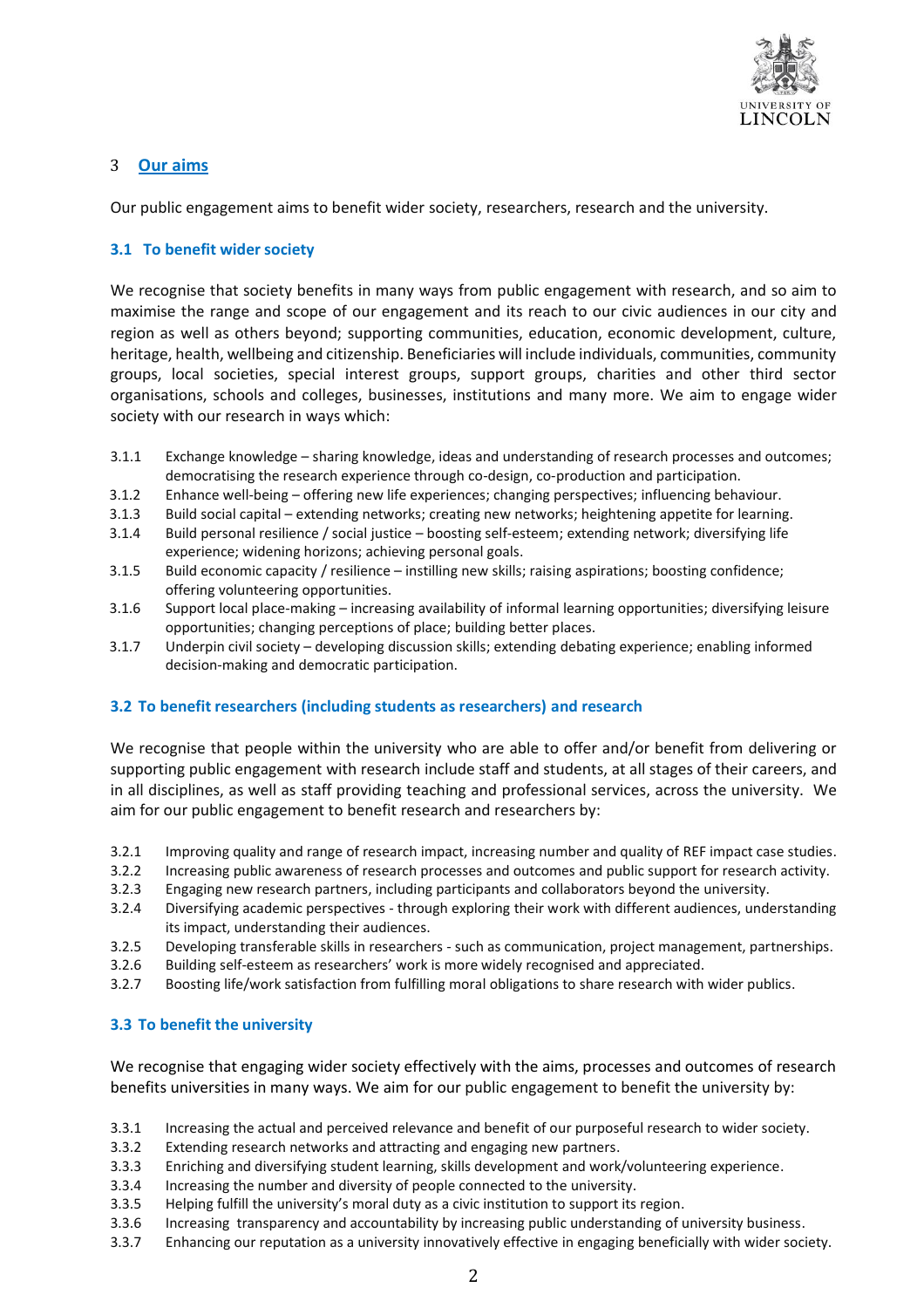

## **Our Strategic Framework for Public Engagement with Research**

| <b>Principles: what</b> |                                                                      |                                                                                                                      |
|-------------------------|----------------------------------------------------------------------|----------------------------------------------------------------------------------------------------------------------|
| we want from our        | <b>Activity: what we do</b>                                          | <b>Outputs: what we achieve/monitor</b>                                                                              |
| public engagement       |                                                                      |                                                                                                                      |
|                         | Provide a wide range of<br>1.                                        | PER activities range in scale and scope including<br>1.                                                              |
|                         | opportunities for wider publics to                                   | talks, demos, debates, participation.                                                                                |
| <b>Be beneficial:</b>   | engage with research and knowledge                                   | Staff and students from all university schools deliver<br>2.                                                         |
| The university          | from the University of Lincoln.                                      | PER across arts, sciences and social sciences.                                                                       |
| benefits wider          |                                                                      | PER activity is growing year-on-year.<br>3.                                                                          |
| society through         | 2.<br>Ensure information about public                                | UoL website advertises and reports PER activity.<br>4.<br>PER-specific online presence advertises, reports and<br>5. |
| opportunities to        | engagement opportunities reaches<br>wider publics across and beyond  | archives PER across all colleges.                                                                                    |
| engage effectively      | target audiences.                                                    | 6.<br>UoL staff profile pages include PER information.                                                               |
| with the aims,          | <b>Maximise the diversity and</b><br>3.                              | Diverse audiences include general publics, specialist<br>7.                                                          |
| processes and           | accessibility of public engagement                                   | societies, community groups, schools, charities etc.                                                                 |
| outcomes of             | from the University of Lincoln.                                      | Activities in different places, on and off campus<br>8.                                                              |
| research in ways        |                                                                      | including public venues, commercial sites,                                                                           |
| which inform,           |                                                                      | museums, schools and festivals.                                                                                      |
| involve, enrich,        |                                                                      | Activities provide opportunities for dialogue in<br>9.                                                               |
| upskill and inspire.    |                                                                      | person and online.                                                                                                   |
|                         |                                                                      | 10. People can contribute by participating or advising.                                                              |
|                         | <b>Disseminate news and reports</b><br>4.                            | 11. Research of interest to publics is reported on<br>university website.                                            |
|                         | about our research to advertise                                      | 12. Publicly engaged research is showcased in Annual                                                                 |
|                         | its purpose/excellence & increase                                    | Report.                                                                                                              |
|                         | engagement.                                                          |                                                                                                                      |
|                         | 5.<br>Commit to public engagement in the                             | 13. PER is embedded in the University's Strategic Plan                                                               |
| <b>Be known:</b>        | University's Strategic Plans                                         | 2016-21 for impactful research and engaged people<br>and in its 2019 Civic University Strategy.                      |
| The university's        | Maintain a robust strategic plan for<br>6.                           | 14. The University has a Public Engagement with                                                                      |
| commitment to           | public engagement underpinned by a                                   | Research Strategy formally endorsed by the Vice-                                                                     |
| public engagement       | strong business case                                                 | Chancellor.                                                                                                          |
| is known,               |                                                                      | 15. A dedicated PEARL public engagement unit                                                                         |
| understood and          |                                                                      | supports PER activity across the university.                                                                         |
| appreciated             | Maintain a shared understanding<br>7.                                | 16. The Public Engagement with Research Strategy is                                                                  |
| internally and          | amongst staff and students of the                                    | available to all University staff / students.                                                                        |
| externally, across      | aims of PER at UoL                                                   | 17. An Annual Conference shares and promotes aims of                                                                 |
| and beyond its city     |                                                                      | Public Engagement at the University.                                                                                 |
| and region.             | <b>Communicate externally the</b><br>8.                              | 18. The Public Engagement with Research Strategy is                                                                  |
|                         | university's commitment to public                                    | publicly available online.                                                                                           |
|                         | engagement online and offline                                        | 19. The University's PER activities can be followed<br>online and offline.                                           |
|                         | Provide training in PER for staff and<br>9.                          | 20. CPD modules develop knowledge, skills and                                                                        |
|                         | students to maximise the benefit                                     | confidence in PER amongst staff and students.                                                                        |
|                         | accrued to wider publics, staff,                                     | 21. Support for staff writing impact strategies into                                                                 |
|                         | students, research and the university.                               | research proposals improves quality of bids                                                                          |
| <b>Be ambitious:</b>    | 10. Enable students to be involved in                                | 22. Students' Union facilitates student involvement.                                                                 |
| The university          | PER in ways that instil transferrable                                | 23. Students assist with staff PER activities.                                                                       |
| continuously            | skills, extend experience and build                                  | 24. Training, advice and small grants given for students                                                             |
| extends and builds      | confidence.                                                          | to develop and run their own PER activities                                                                          |
| its capacity for        |                                                                      | 25. Student PER contributes to their Lincoln Award.                                                                  |
| devising,               | 11. Connect publicly engaged people                                  | 26. Monthly email updates raise awareness of PER<br>people and activities within UoL.                                |
| diversifying and        | across UoL to strengthen support<br>networks, peer-to-peer learning, | 27. Annual staff PER conference facilitates networking                                                               |
| delivering public       | contact sharing and to stimulate                                     | and provides opportunities for discussion.                                                                           |
| engagement which        | innovation.                                                          |                                                                                                                      |